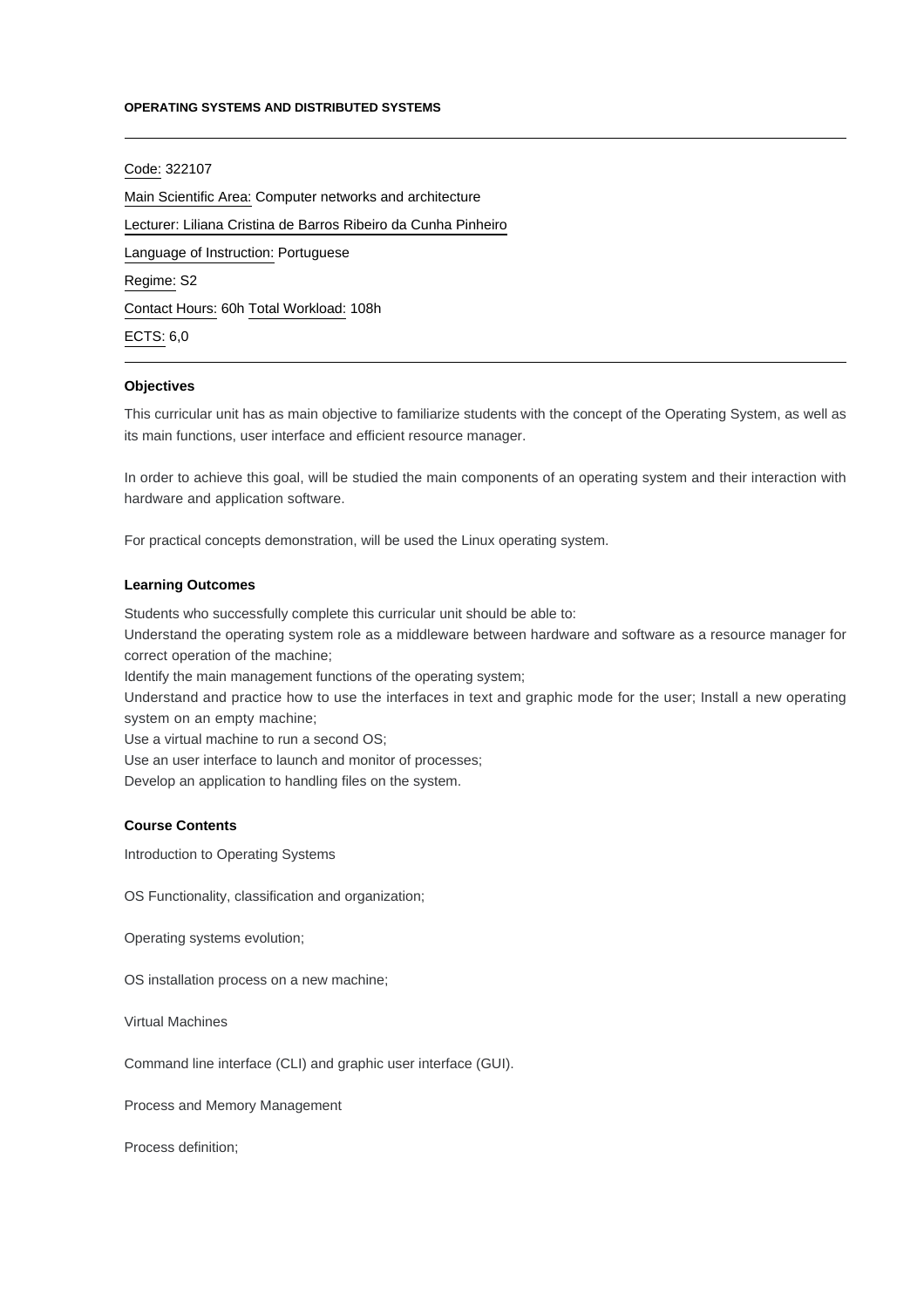Process scheduling;

Memory management techniques;

Virtual memory: segmentation and pagination;

File Management

File system organization and structure;

Authorization and Access control: file permissions;

System calls for files handling.

Inter-Process Communication

Creation of new processes

Memory sharing / message exchange

Pipes;

Sockets;

Distributed Systems

Introduction to the Distributed Systems

Transparency, concurrency, security, scalability and fault tolerance;

Communication architecture: Client-server model, inter process communication and remote procedure calls;

Distributed File System in Windows and Linux

### **Recommended Bibliography**

Andrew S. Tanenbaum, Modern Operating Systems, Pearson Education, 2010.

Abraham Silberschatz, Operating System Concepts, John Wiley Sons, 2009.

J. Marques, Paulo Ferreira, Carlos Ribeiro, Luís Veiga, Rodrigo Rodrigues, Sistemas Operativos, FCA, 2009.

G. Coulouris, J. Dollimore, T. Kindberg, Distributed Systems: Concepts and Design, Fourth Edition, AddisonWesley, 2005.

Jorge Ganjal, Gestão de Sistemas e Redes em Linux, FCA, 2010

# **Learning and Teaching Methods**

The syllabus contents of this curricular unit address the main concepts of Operating Systems area, as well as in the Distributed Systems area.

The concepts introduced in this discipline together with their practical application, allow students to understand in a